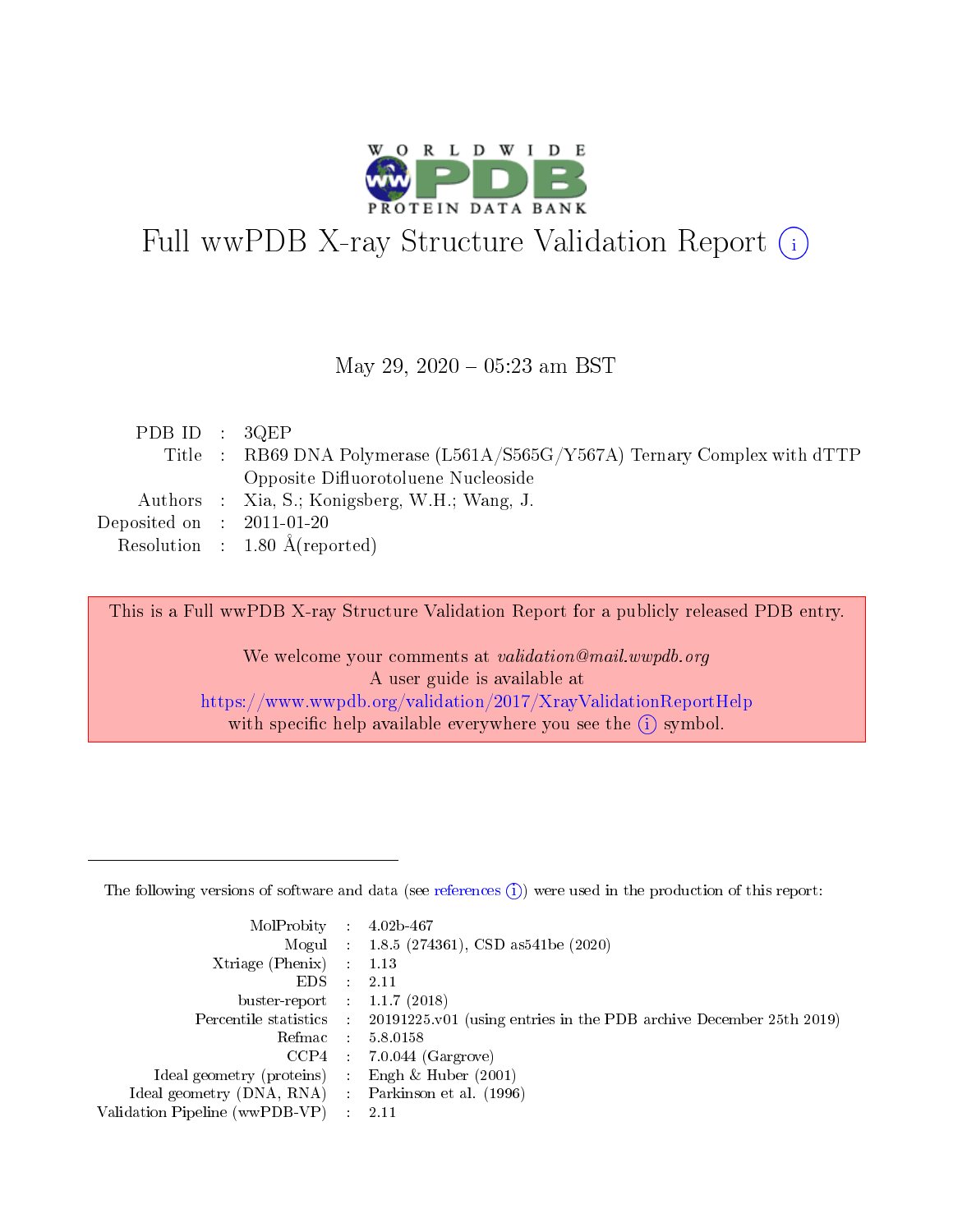# 1 [O](https://www.wwpdb.org/validation/2017/XrayValidationReportHelp#overall_quality)verall quality at a glance  $(i)$

The following experimental techniques were used to determine the structure: X-RAY DIFFRACTION

The reported resolution of this entry is 1.80 Å.

Percentile scores (ranging between 0-100) for global validation metrics of the entry are shown in the following graphic. The table shows the number of entries on which the scores are based.



| Metric                | Whole archive<br>$(\#\text{Entries})$ | <b>Similar resolution</b><br>$(\#\text{Entries}, \text{resolution range}(\text{\AA}))$ |
|-----------------------|---------------------------------------|----------------------------------------------------------------------------------------|
| $R_{free}$            | 130704                                | $5950(1.80-1.80)$                                                                      |
| Clashscore            | 141614                                | $6793(1.80-1.80)$                                                                      |
| Ramachandran outliers | 138981                                | 6697 $(1.80-1.80)$                                                                     |
| Sidechain outliers    | 138945                                | 6696 (1.80-1.80)                                                                       |
| RSRZ outliers         | 127900                                | $5850(1.80-1.80)$                                                                      |

The table below summarises the geometric issues observed across the polymeric chains and their fit to the electron density. The red, orange, yellow and green segments on the lower bar indicate the fraction of residues that contain outliers for  $>=3, 2, 1$  and 0 types of geometric quality criteria respectively. A grey segment represents the fraction of residues that are not modelled. The numeric value for each fraction is indicated below the corresponding segment, with a dot representing fractions  $\epsilon=5\%$  The upper red bar (where present) indicates the fraction of residues that have poor fit to the electron density. The numeric value is given above the bar.

|   | $\boxed{\text{Mol}}$ Chain   Length | Quality of chain |     |
|---|-------------------------------------|------------------|-----|
|   | 903                                 | 2%<br>92%        | 7%  |
| T | 18                                  | 72%              | 28% |
|   | 13                                  | 62%              | 38% |

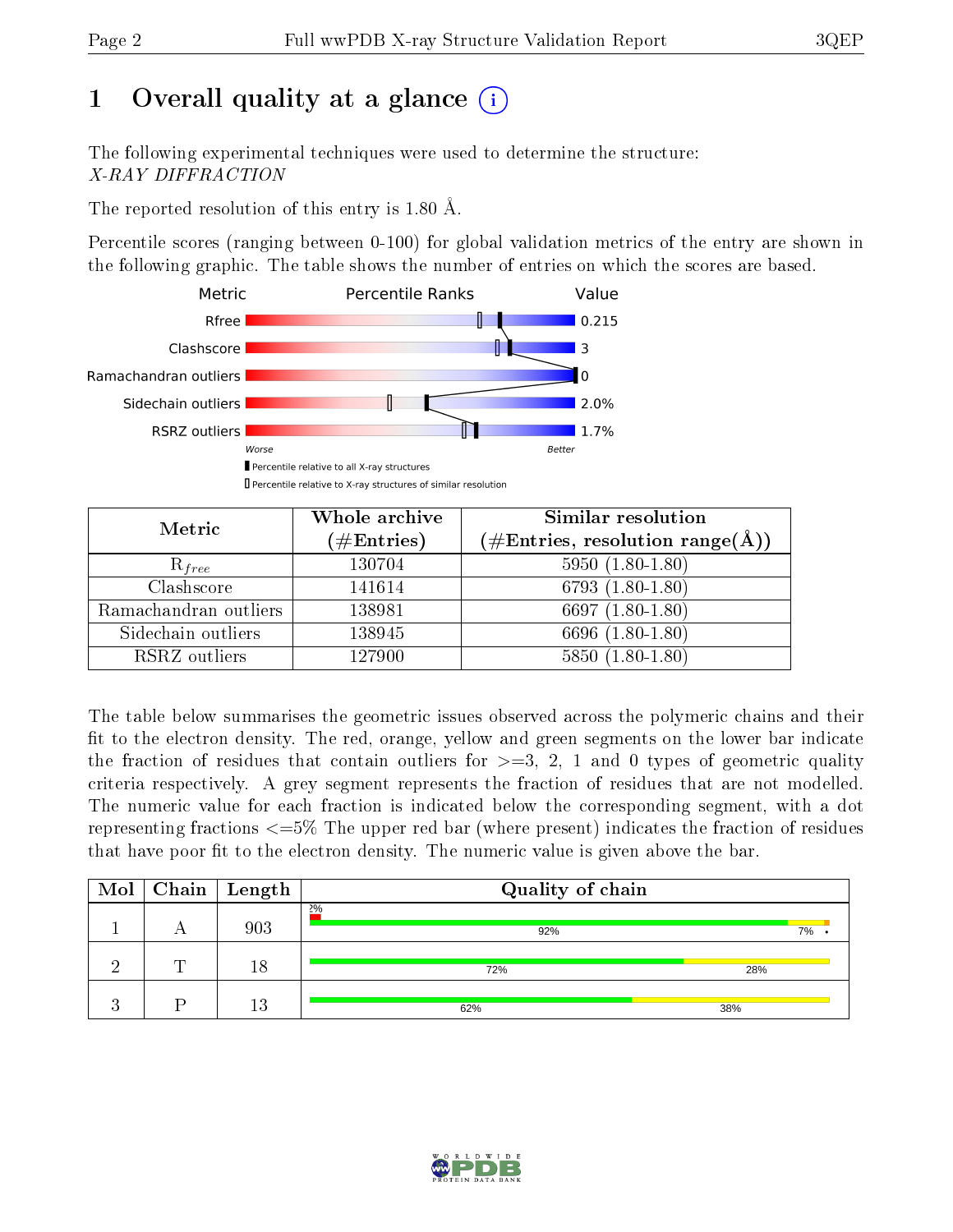# 2 Entry composition  $\left( \cdot \right)$

There are 6 unique types of molecules in this entry. The entry contains 9332 atoms, of which 0 are hydrogens and 0 are deuteriums.

In the tables below, the ZeroOcc column contains the number of atoms modelled with zero occupancy, the AltConf column contains the number of residues with at least one atom in alternate conformation and the Trace column contains the number of residues modelled with at most 2 atoms.

• Molecule 1 is a protein called DNA polymerase.

| Mol | Chain | $^{\shortmid}$ Residues | $\rm{Atoms}$  |      |      | ZeroOcc | $\mid$ AltConf $\mid$ Trace $\mid$ |  |        |  |
|-----|-------|-------------------------|---------------|------|------|---------|------------------------------------|--|--------|--|
|     |       | 901                     | Total<br>7428 | 4775 | 1232 | 1388    | 33                                 |  | $16\,$ |  |

There are 5 discrepancies between the modelled and reference sequences:

| Chain | Residue | Modelled | Actual | Comment             | Reference         |
|-------|---------|----------|--------|---------------------|-------------------|
|       | 222     | ALA      | ASP    | <b>CONFLICT</b>     | <b>UNP Q38087</b> |
|       | 327     | ALA      | ASP    | <b>CONFLICT</b>     | <b>UNP Q38087</b> |
|       | 561     | ALA      | LEU    | ENGINEERED MUTATION | <b>UNP Q38087</b> |
|       | 565     | GLY      | SER.   | ENGINEERED MUTATION | <b>UNP Q38087</b> |
|       | 567     | ALA      | TYR.   | ENGINEERED MUTATION | <b>UNP Q38087</b> |

 Molecule 2 is a DNA chain called DNA (5'-D(\*TP\*CP\*GP\*(DFT)P\*GP\*TP\*AP\*AP\*GP\*  $CP^*AP^*GP^*TP^*CP^*CP^*GP^*CP^*GP^*G$ .

| Mol | Chain | $\perp$ Residues | $\rm{Atoms}$ |          |  |  | $\text{ZeroOcc} \mid \text{AltConf} \mid \text{Trace}$ |  |  |  |
|-----|-------|------------------|--------------|----------|--|--|--------------------------------------------------------|--|--|--|
|     |       |                  | Total<br>367 | 177 2 66 |  |  | 105 17                                                 |  |  |  |

• Molecule 3 is a DNA chain called DNA (5'-D(\*GP\*CP\*GP\*GP\*AP\*CP\*TP\*GP\*CP\*TP\*  $TP^*AP^*(DOC)$ -3').

| Mol | ${\bf Chain}$ $\,$ | Residues  |                       |     | Atoms |     | ZeroOcc | $\vert$ AltConf $\vert$ | $\perp$ Trace |
|-----|--------------------|-----------|-----------------------|-----|-------|-----|---------|-------------------------|---------------|
|     |                    | 19.<br>TΟ | $_{\rm Total}$<br>262 | 126 | 48    | 1 ດ |         |                         |               |

• Molecule 4 is THYMIDINE-5'-TRIPHOSPHATE (three-letter code: TTP) (formula:  $C_{10}H_{17}N_2O_{14}P_3$ .

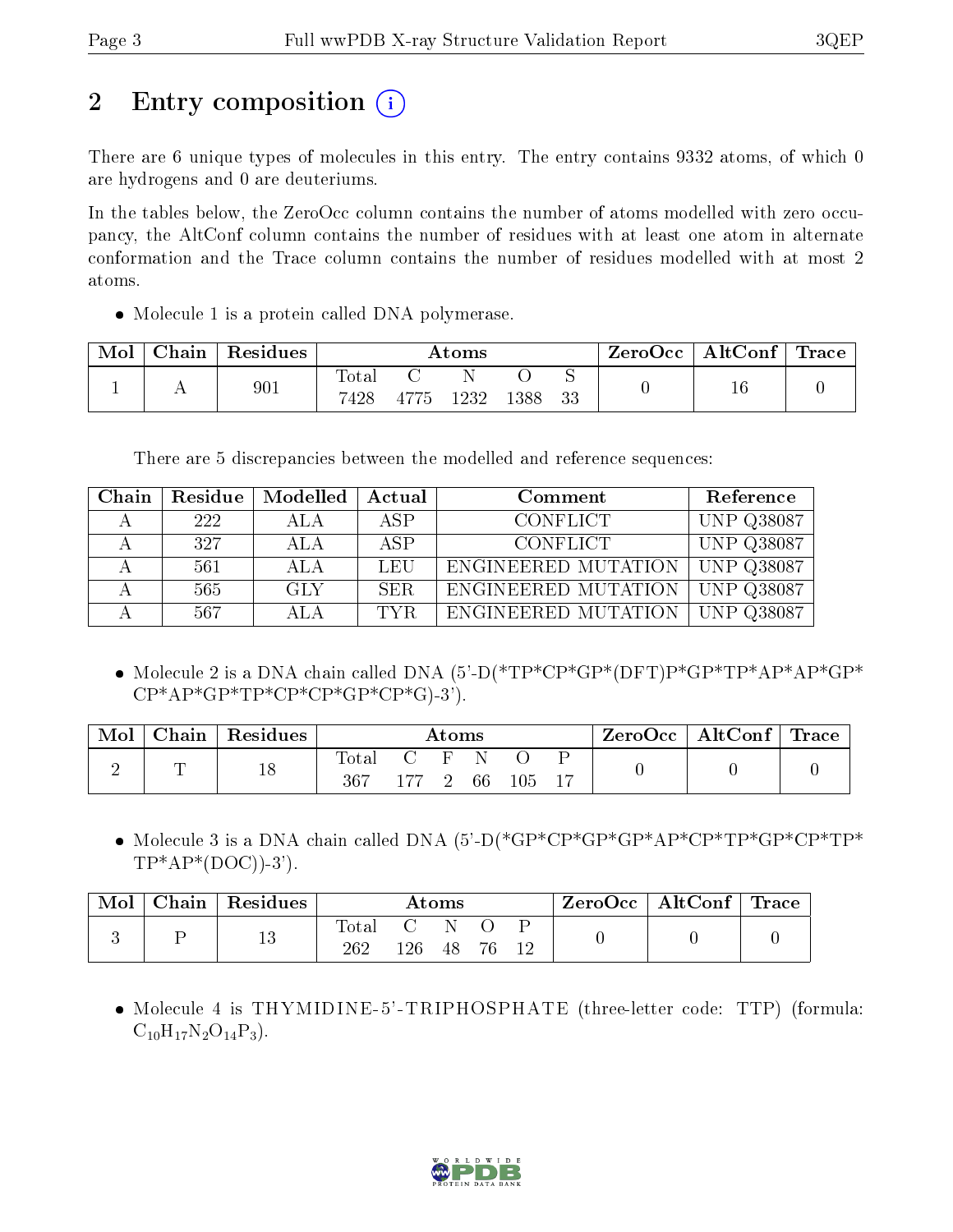

| Mol | $\vert$ Chain $\vert$ Residues | Atoms       |  |      | ZeroOcc   AltConf |  |
|-----|--------------------------------|-------------|--|------|-------------------|--|
|     |                                | Total C N O |  |      |                   |  |
|     |                                |             |  | 10 2 |                   |  |

Molecule 5 is CALCIUM ION (three-letter code: CA) (formula: Ca).

|   | $Mol$   Chain   Residues | Atoms    | $ZeroOcc \   \ AltConf \  $ |
|---|--------------------------|----------|-----------------------------|
| h |                          | Total Ca |                             |
|   |                          | Total Ca |                             |

 $\bullet\,$  Molecule 6 is water.

| Mol | Chain   Residues | Atoms                                | $ZeroOcc$   AltConf |
|-----|------------------|--------------------------------------|---------------------|
|     | 1080             | Total<br>1084<br>$-1084$             |                     |
|     | 111              | Total<br><sup>()</sup><br>111<br>111 |                     |
|     | 43               | Total<br>$\left( \right)$            |                     |

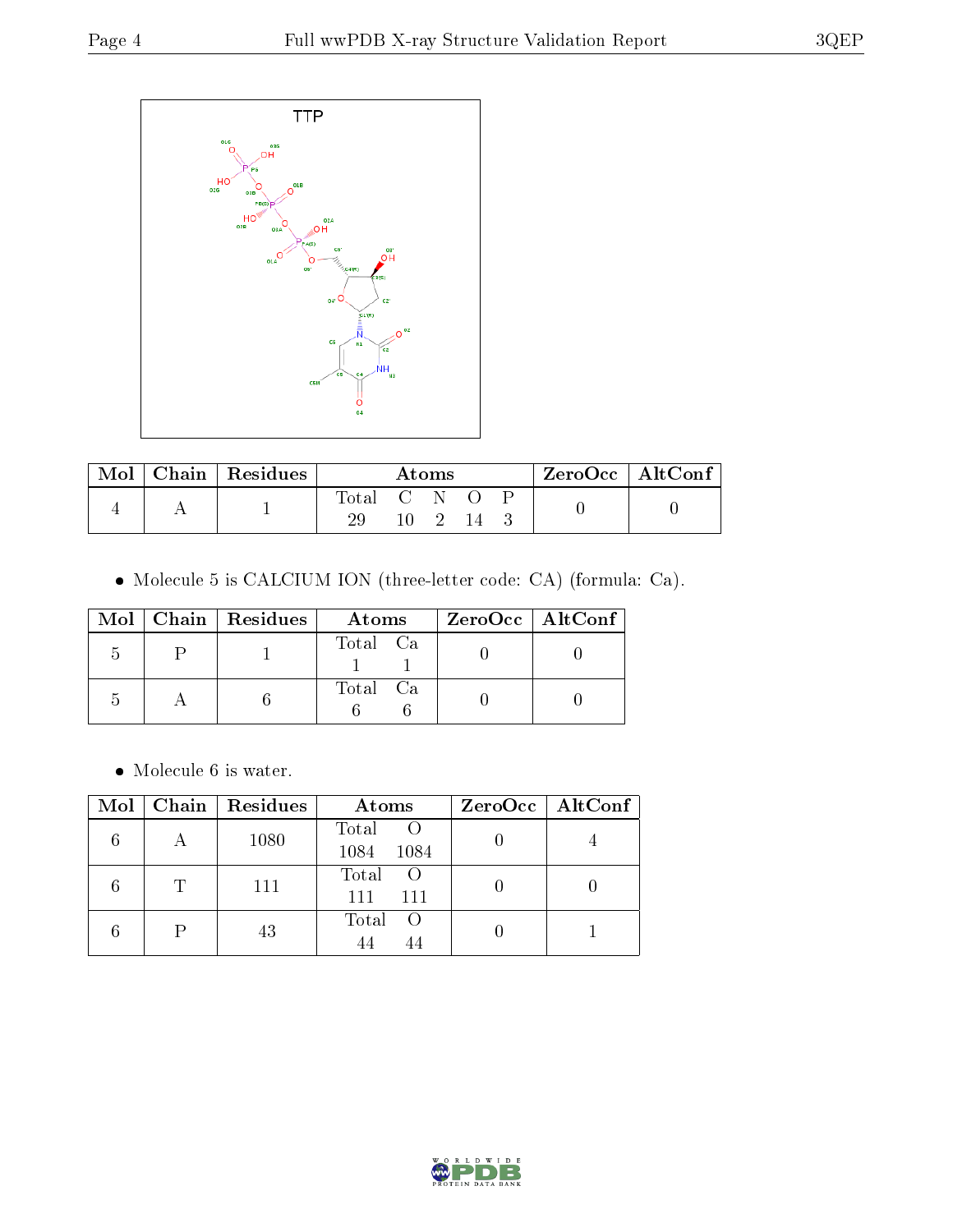# 3 Residue-property plots  $(i)$

These plots are drawn for all protein, RNA and DNA chains in the entry. The first graphic for a chain summarises the proportions of the various outlier classes displayed in the second graphic. The second graphic shows the sequence view annotated by issues in geometry and electron density. Residues are color-coded according to the number of geometric quality criteria for which they contain at least one outlier: green  $= 0$ , yellow  $= 1$ , orange  $= 2$  and red  $= 3$  or more. A red dot above a residue indicates a poor fit to the electron density (RSRZ  $> 2$ ). Stretches of 2 or more consecutive residues without any outlier are shown as a green connector. Residues present in the sample, but not in the model, are shown in grey.



• Molecule 1: DNA polymerase

Chain T: 72% 28%  $\frac{11}{2}$  $\frac{5}{215}$  $\frac{8}{15}$ 1<mark>98 198 1</mark>2

• Molecule 3: DNA  $(5^{\circ}D(*\text{GP*}\text{CP*}\text{GP*}\text{GP*}\text{AP*}\text{CP*}\text{TP*}\text{GP*}\text{CP*}\text{TP*}\text{TP*}\text{TP*}\text{TP*}\text{AP*}(\text{DOC})-3')$ 



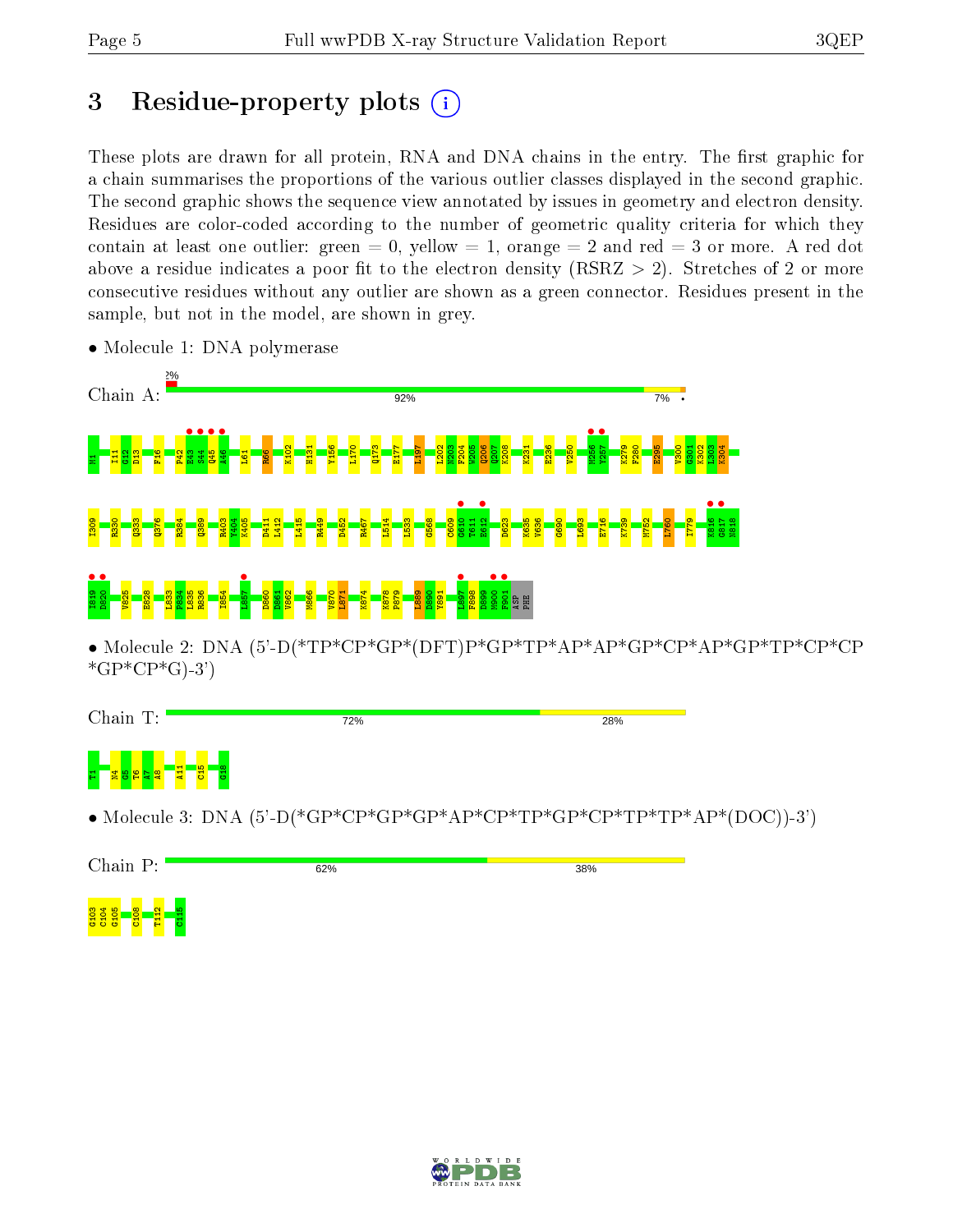## 4 Data and refinement statistics  $(i)$

| Property                                                             | Value                                               | Source     |
|----------------------------------------------------------------------|-----------------------------------------------------|------------|
| Space group                                                          | P 21 21 21                                          | Depositor  |
| Cell constants                                                       | $75.13\text{\AA}$ 119.77Å 130.48Å                   | Depositor  |
| a, b, c, $\alpha$ , $\beta$ , $\gamma$                               | $90.00^\circ$<br>$90.00^{\circ}$<br>$90.00^{\circ}$ |            |
| Resolution $(A)$                                                     | 50.00<br>$-1.80$                                    | Depositor  |
|                                                                      | 49.26<br>$-1.80$                                    | <b>EDS</b> |
| % Data completeness                                                  | $98.0(50.00-1.80)$                                  | Depositor  |
| (in resolution range)                                                | 98.0 (49.26-1.80)                                   | <b>EDS</b> |
| $R_{merge}$                                                          | (Not available)                                     | Depositor  |
| $\mathrm{R}_{sym}$                                                   | (Not available)                                     | Depositor  |
| $\sqrt{I/\sigma(I)} > 1$                                             | $1.68$ (at 1.79Å)                                   | Xtriage    |
| Refinement program                                                   | <b>REFMAC 5.5.0109</b>                              | Depositor  |
|                                                                      | 0.167,<br>0.204                                     | Depositor  |
| $R, R_{free}$                                                        | $0.186$ ,<br>0.215                                  | DCC        |
| $R_{free}$ test set                                                  | 5375 reflections $(4.99\%)$                         | wwPDB-VP   |
| Wilson B-factor $(A^2)$                                              | 21.3                                                | Xtriage    |
| Anisotropy                                                           | 0.225                                               | Xtriage    |
| Bulk solvent $k_{sol}(e/\mathring{A}^3)$ , $B_{sol}(\mathring{A}^2)$ | $0.34$ , 39.7                                       | <b>EDS</b> |
| $L$ -test for twinning <sup>2</sup>                                  | $< L >$ = 0.50, $< L2 >$ = 0.34                     | Xtriage    |
| Estimated twinning fraction                                          | No twinning to report.                              | Xtriage    |
| $F_o, F_c$ correlation                                               | 0.96                                                | <b>EDS</b> |
| Total number of atoms                                                | 9332                                                | wwPDB-VP   |
| Average B, all atoms $(A^2)$                                         | 13.0                                                | wwPDB-VP   |

Xtriage's analysis on translational NCS is as follows: The largest off-origin peak in the Patterson function is  $3.25\%$  of the height of the origin peak. No significant pseudotranslation is detected.

<sup>&</sup>lt;sup>2</sup>Theoretical values of  $\langle |L| \rangle$ ,  $\langle L^2 \rangle$  for acentric reflections are 0.5, 0.333 respectively for untwinned datasets, and 0.375, 0.2 for perfectly twinned datasets.



<span id="page-5-1"></span><span id="page-5-0"></span><sup>1</sup> Intensities estimated from amplitudes.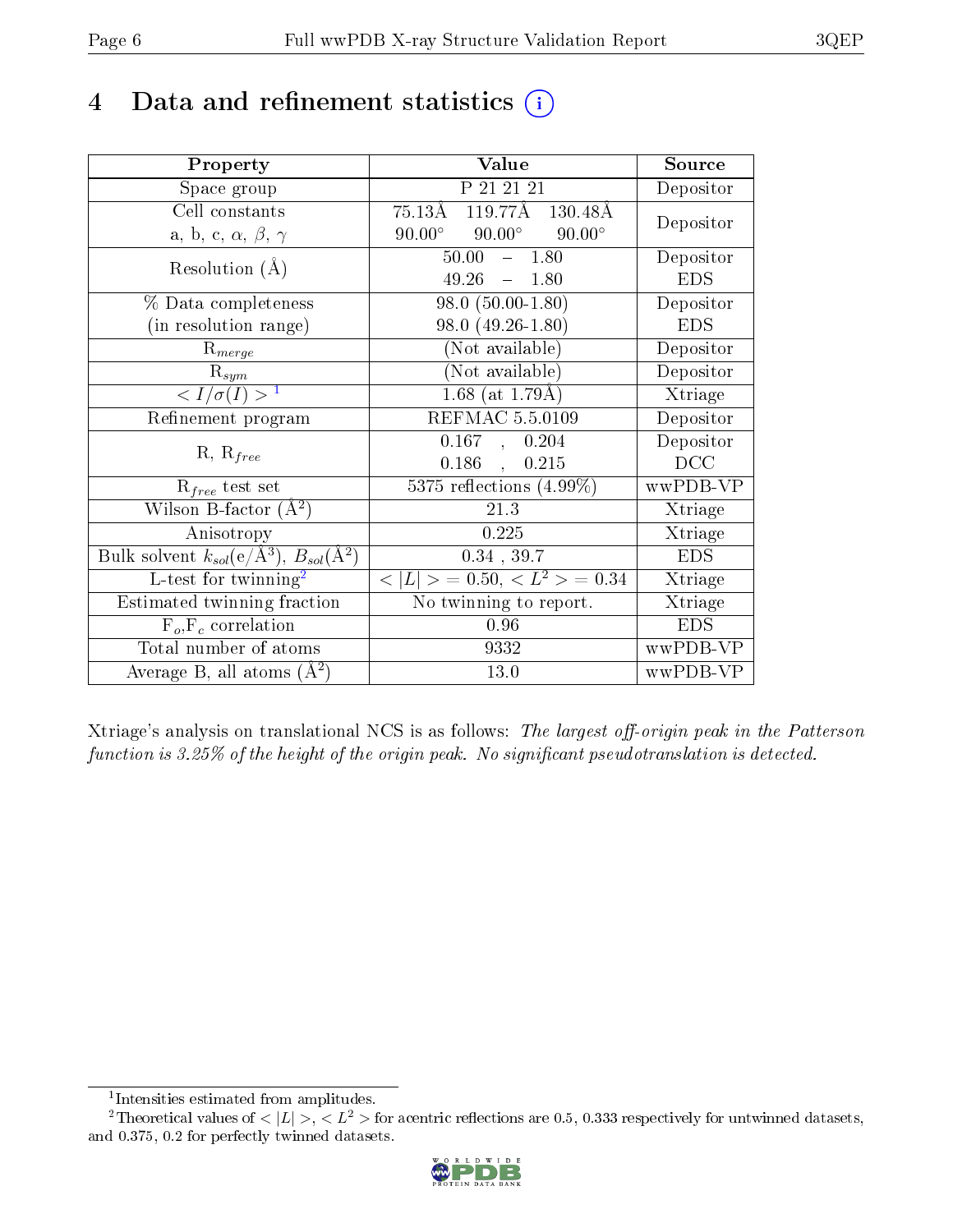# 5 Model quality  $(i)$

## 5.1 Standard geometry  $(i)$

Bond lengths and bond angles in the following residue types are not validated in this section: DFT, CA, TTP, DOC

The Z score for a bond length (or angle) is the number of standard deviations the observed value is removed from the expected value. A bond length (or angle) with  $|Z| > 5$  is considered an outlier worth inspection. RMSZ is the root-mean-square of all Z scores of the bond lengths (or angles).

| Mol | Chain | Bond lengths |             | Bond angles |                   |  |
|-----|-------|--------------|-------------|-------------|-------------------|--|
|     |       | RMSZ         | $\# Z  > 5$ | RMSZ        | # $ Z >5$         |  |
|     |       | 0.42         | 0/7655      | 0.53        | $2/10343(0.0\%)$  |  |
| 2   |       | 0.73         | 0/388       | 1.34        | $4/595(0.7\%)$    |  |
| 3   |       | 0.73         | 0/273       | 1.32        | $3/420$ $(0.7\%)$ |  |
| AII | All   | 0.45         | 0/8316      | 0.64        | 9/11358           |  |

There are no bond length outliers.

|  |  |  |  | All (9) bond angle outliers are listed below: |  |  |  |  |
|--|--|--|--|-----------------------------------------------|--|--|--|--|
|--|--|--|--|-----------------------------------------------|--|--|--|--|

| Mol            | Chain | Res | <b>Type</b> | Atoms         | Z       | Observed $(°)$ | $\text{Ideal}(\textsuperscript{o})$ |
|----------------|-------|-----|-------------|---------------|---------|----------------|-------------------------------------|
| 2              | Τ     | 8   | DA          | $O4'$ -C1'-N9 | 7.98    | 113.58         | 108.00                              |
| $\overline{2}$ | T     | 11  | DА          | $O4'$ -C1'-N9 | $-6.88$ | 103.19         | 108.00                              |
| 1              | A     | 197 | LEU         | $CA-CB-CG$    | 6.77    | 130.87         | 115.30                              |
| 3              | P     | 108 | $_{\rm DC}$ | $O4'$ -C1'-N1 | 6.33    | 112.43         | 108.00                              |
|                | А     | 871 | LEU         | $CA-CB-CG$    | 5.94    | 128.97         | 115.30                              |
| 2              | T     | 15  | DC          | $O4'$ -C1'-N1 | 5.80    | 112.06         | 108.00                              |
| $\overline{2}$ | T     | 6   | DТ          | $P-O3'-C3'$   | 5.65    | 126.48         | 119.70                              |
| 3              | Ρ     | 108 | DC          | $C1'-O4'-C4'$ | $-5.36$ | 104.74         | 110.10                              |
| 3              | P     | 112 | DT          | $O4'$ -C1'-N1 | 5.09    | 111.56         | 108.00                              |

There are no chirality outliers.

There are no planarity outliers.

### $5.2$  Too-close contacts  $(i)$

In the following table, the Non-H and H(model) columns list the number of non-hydrogen atoms and hydrogen atoms in the chain respectively. The H(added) column lists the number of hydrogen atoms added and optimized by MolProbity. The Clashes column lists the number of clashes within the asymmetric unit, whereas Symm-Clashes lists symmetry related clashes.

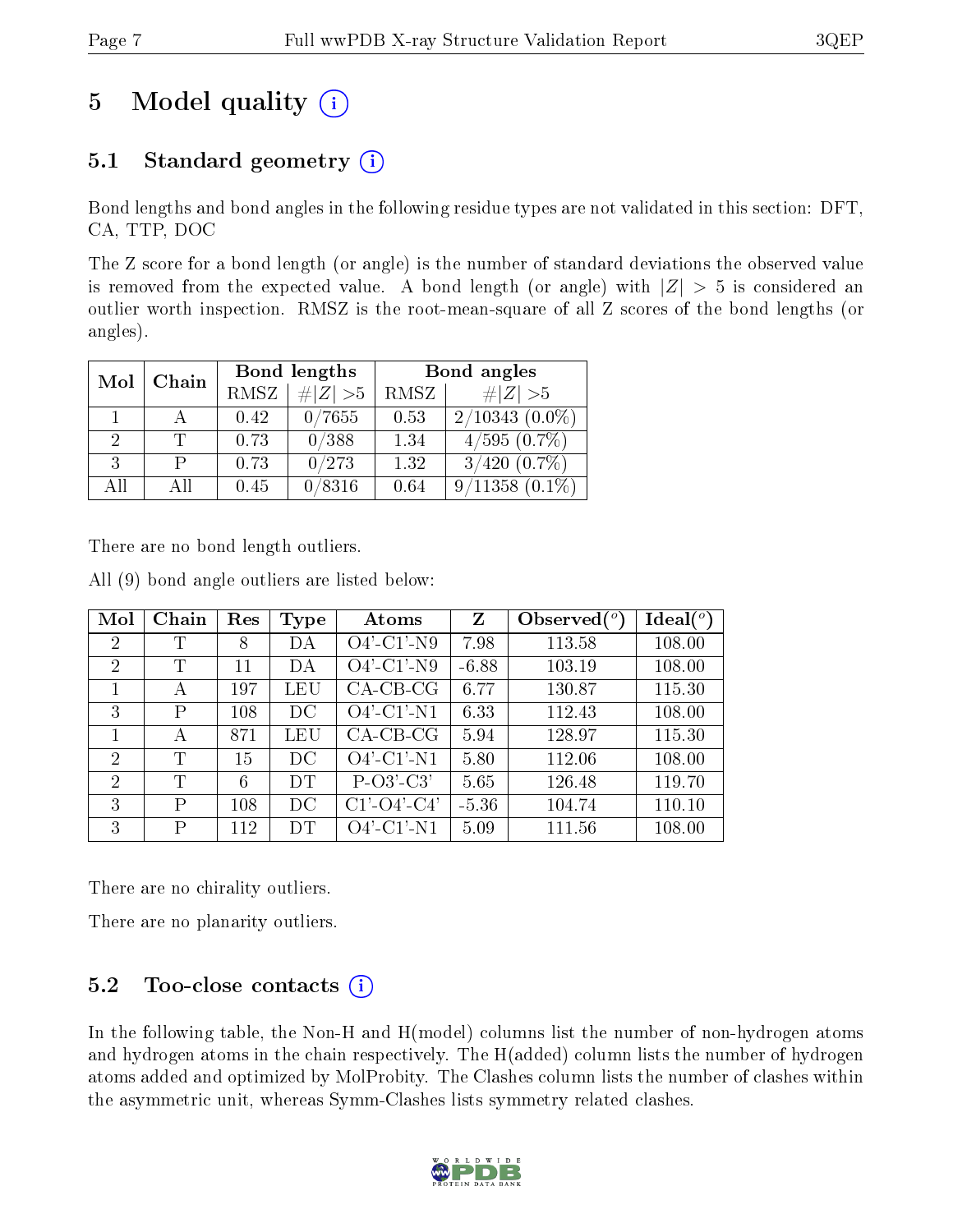| Mol | Chain | $\mid$ Non-H $\mid$ | $\mid$ H(model) | H(added) | Clashes | Symm-Clashes |
|-----|-------|---------------------|-----------------|----------|---------|--------------|
|     |       | 7428                |                 | 7367     | 41      |              |
| 2   | Τ     | 367                 |                 | 204      |         |              |
| 3   | Ρ     | 262                 |                 | 148      | 2       |              |
|     | А     | 29                  |                 | 13       |         |              |
| 5   | А     | 6                   |                 |          |         |              |
| 5   | Р     |                     |                 |          |         |              |
| 6   | A     | 1084                |                 |          | 10      |              |
| 6   | P     | 44                  |                 |          |         |              |
| 6   | ௱     | 111                 |                 |          |         |              |
| All | Αll   | 9332                |                 | 7732     | 43      |              |

The all-atom clashscore is defined as the number of clashes found per 1000 atoms (including hydrogen atoms). The all-atom clashscore for this structure is 3.

All (43) close contacts within the same asymmetric unit are listed below, sorted by their clash magnitude.

| Atom-1                          | Atom-2                      | Interatomic       | Clash         |  |
|---------------------------------|-----------------------------|-------------------|---------------|--|
|                                 |                             | distance $(\AA)$  | overlap $(A)$ |  |
| 1:A:330[B]:ARG:HH11             | 1:A:333:GLN:HE22            | 1.30              | 0.77          |  |
| 1:A:415:LEU:HD22                | 1:A:623:ASP:HB3             | 1.66              | 0.76          |  |
| 1:A:403:ARG:NH2                 | 1:A:889[A]:LEU:HD13         | 2.02              | 0.74          |  |
| 1:A:825:VAL:HB                  | 1:A:828:GLU:HG3             | 1.73              | 0.70          |  |
| 1: A: 389: GLN: HB3             | 6:A:1354:HOH:O              | 2.02              | 0.60          |  |
| 1:A:403:ARG:HH22                | 1:A:889[A]:LEU:HD13         | $\overline{1.67}$ | 0.58          |  |
| 3:P:103:DG:H2"                  | 3:P:104:DC:C6               | 2.40              | 0.56          |  |
| $1:A.\overline{295 B .GLU:HG2}$ | 1: A:300: VAL:O             | 2.07              | 0.55          |  |
| 1:A:449:ARG:NH1                 | 1:A:452:ASP:OD1             | 2.41              | 0.54          |  |
| 1: A:836:ARG:NH1                | 6:A:1744:HOH:O              | 2.40              | 0.54          |  |
| 1:A:170:LEU:HA                  | 1:A:177:GLU:HG3             | 1.90              | 0.54          |  |
| 1: A:860: ASP:HB2               | 6: A: 1230: HOH:O           | $2.07\,$          | 0.54          |  |
| 1: A: 231: LYS: HD2             | 1:A:236:GLU:HG2             | $\overline{1.91}$ | 0.53          |  |
| 1:A:131:HIS:HD2                 | 1: A: 156: TYR: OH          | 1.93              | $0.52\,$      |  |
| 1:A:760:LEU:HD13                | 1: A:891:TYR:HA             | 1.94              | 0.49          |  |
| 1:A:13:ASP:OD2                  | 1:A:66:ARG:HD3              | 2.13              | 0.48          |  |
| 1: A: 412: LEU: HD13            | 1:A:415:LEU:HD13            | 1.96              | 0.48          |  |
| 1: A:862:VAL:O                  | 1: A:866:MET:HG3            | $\overline{2.15}$ | 0.46          |  |
| 1:A:878:LYS:HB3                 | 1:A:879:PRO:HD3             | 1.97              | 0.45          |  |
| 1:A:870:VAL:HG13                | 1: A:874: LYS: HD3          | 1.98              | 0.45          |  |
| 1: A:173: GLN: HG2              | $6:A:1310:\overline{HOH:O}$ | 2.16              | 0.45          |  |
| $1:A:467:A\overline{RG:HG3}$    | 6:A:1582:HOH:O              | 2.16              | 0.45          |  |
| 1:A:833:LEU:HD13                | 1: A:866: MET:HG2           | 2.00              | 0.44          |  |
| 1:A:279:LYS:HE3                 | 1:A:280:PHE:CE2             | 2.53              | 0.44          |  |
| 1: A:854: ILE: HD13             | 1: A:862: VAL:HG21          | 1.99              | 0.44          |  |

Continued on next page...

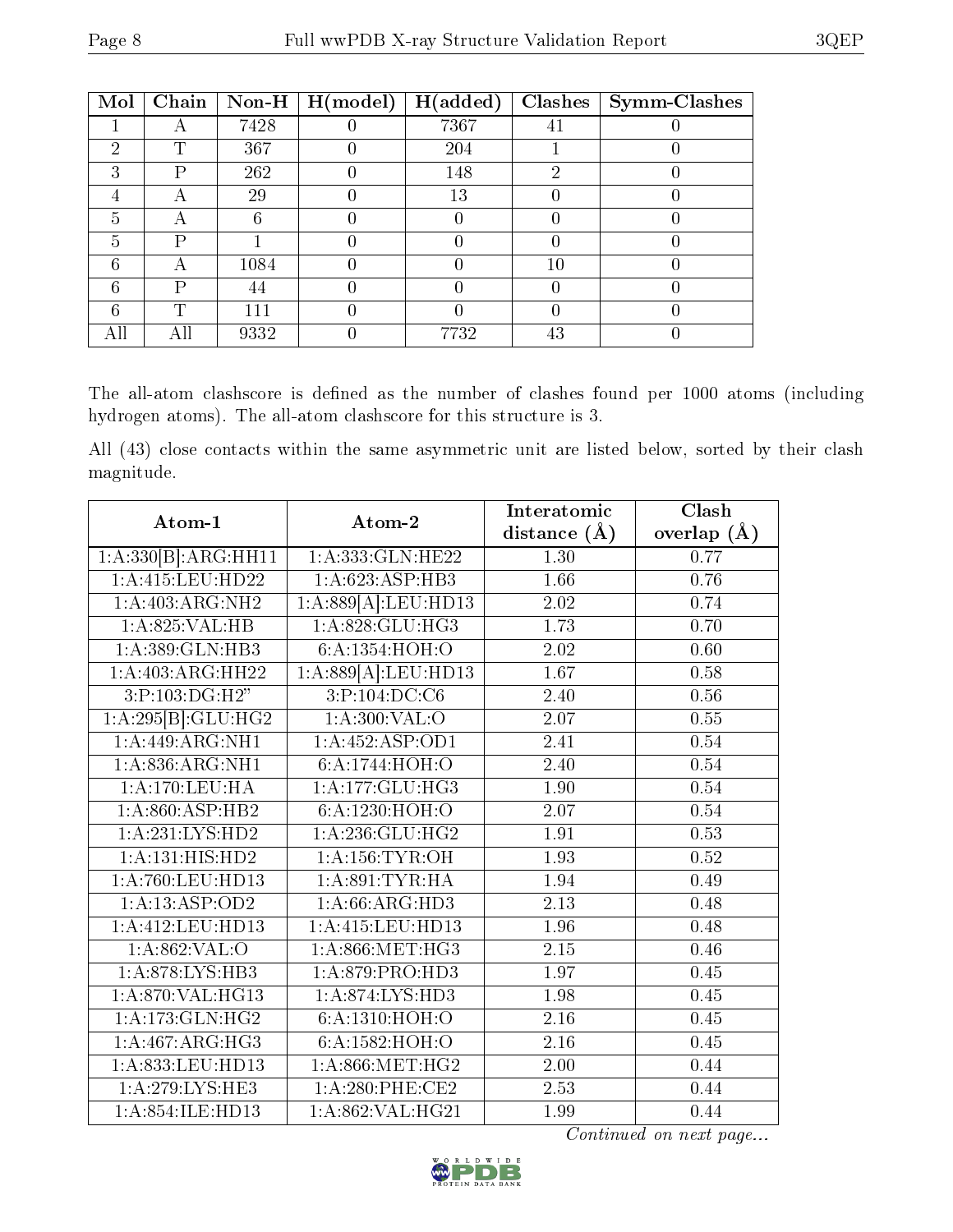| Atom-1                              | Atom-2              | Interatomic    | Clash         |  |
|-------------------------------------|---------------------|----------------|---------------|--|
|                                     |                     | distance $(A)$ | overlap $(A)$ |  |
| 1: A:609: CYS:HA                    | 1: A: 635: LYS: HE3 | 2.00           | 0.43          |  |
| 1:A:716:GLU:HG2                     | 6: A:1602: HOH:O    | 2.19           | 0.43          |  |
| 1:A:514:LEU:HD13                    | 1:A:533:LEU:HD11    | 2.01           | 0.43          |  |
| 1: A: 384: ARG: NH1                 | 6:A:1885:HOH:O      | 2.37           | 0.42          |  |
| 1:A:779:ILE:HB                      | 1: A:871:LEU:HD21   | 2.02           | 0.42          |  |
| 1:A:204:PHE:CE1                     | 1: A:208: LYS: HD2  | 2.54           | 0.42          |  |
| 1: A: 752: MET: HG3                 | 1: A:760:LEU:HG     | 2.01           | 0.42          |  |
| 1:A:330[B]:ARG:NH1                  | 1:A:333:GLN:HE22    | 2.08           | 0.42          |  |
| $1:A:739:\overline{\text{LYS:HE3}}$ | 6: A: 1612: HOH:O   | 2.19           | 0.42          |  |
| 1: A:568: GLY:HA3                   | 2:T:4:DFT:F2        | 2.10           | 0.42          |  |
| 1: A:206: GLN: HG2                  | 6:A:1440:HOH:O      | 2.21           | 0.41          |  |
| 1: A:405: LYS:O                     | 1: A:690: GLY: HA2  | 2.20           | 0.41          |  |
| 3:P:104:DC:H2"                      | 3:P:105:DG:CS       | 2.55           | 0.41          |  |
| 1:A:302:LYS:O                       | 1: A:304: LYS:HD3   | 2.20           | 0.41          |  |
| 1:A:250[B]:VAL:H G22                | 6: A: 1387: HOH:O   | 2.20           | 0.41          |  |
| 1:A:202:LEU:O                       | 1: A:206: GLN: HG3  | 2.20           | 0.41          |  |
| 1:A:42:PRO:HD2                      | 1: A:45: GLN:HE21   | 1.85           | 0.41          |  |
| 1:A:11:ILE:HDI2                     | 1: A:16: PHE:CD2    | 2.55           | 0.40          |  |

Continued from previous page...

There are no symmetry-related clashes.

### 5.3 Torsion angles (i)

#### 5.3.1 Protein backbone (i)

In the following table, the Percentiles column shows the percent Ramachandran outliers of the chain as a percentile score with respect to all X-ray entries followed by that with respect to entries of similar resolution.

The Analysed column shows the number of residues for which the backbone conformation was analysed, and the total number of residues.

| $\mid$ Mol $\mid$ Chain | Analysed                                                   | Favoured   Allowed   Outliers   Percentiles |  |                         |  |
|-------------------------|------------------------------------------------------------|---------------------------------------------|--|-------------------------|--|
|                         | $\mid 915/903 \ (101\%) \mid 897 \ (98\%) \mid 18 \ (2\%)$ |                                             |  | $\vert$ 100 100 $\vert$ |  |

There are no Ramachandran outliers to report.

#### 5.3.2 Protein sidechains  $(i)$

In the following table, the Percentiles column shows the percent sidechain outliers of the chain as a percentile score with respect to all X-ray entries followed by that with respect to entries of similar

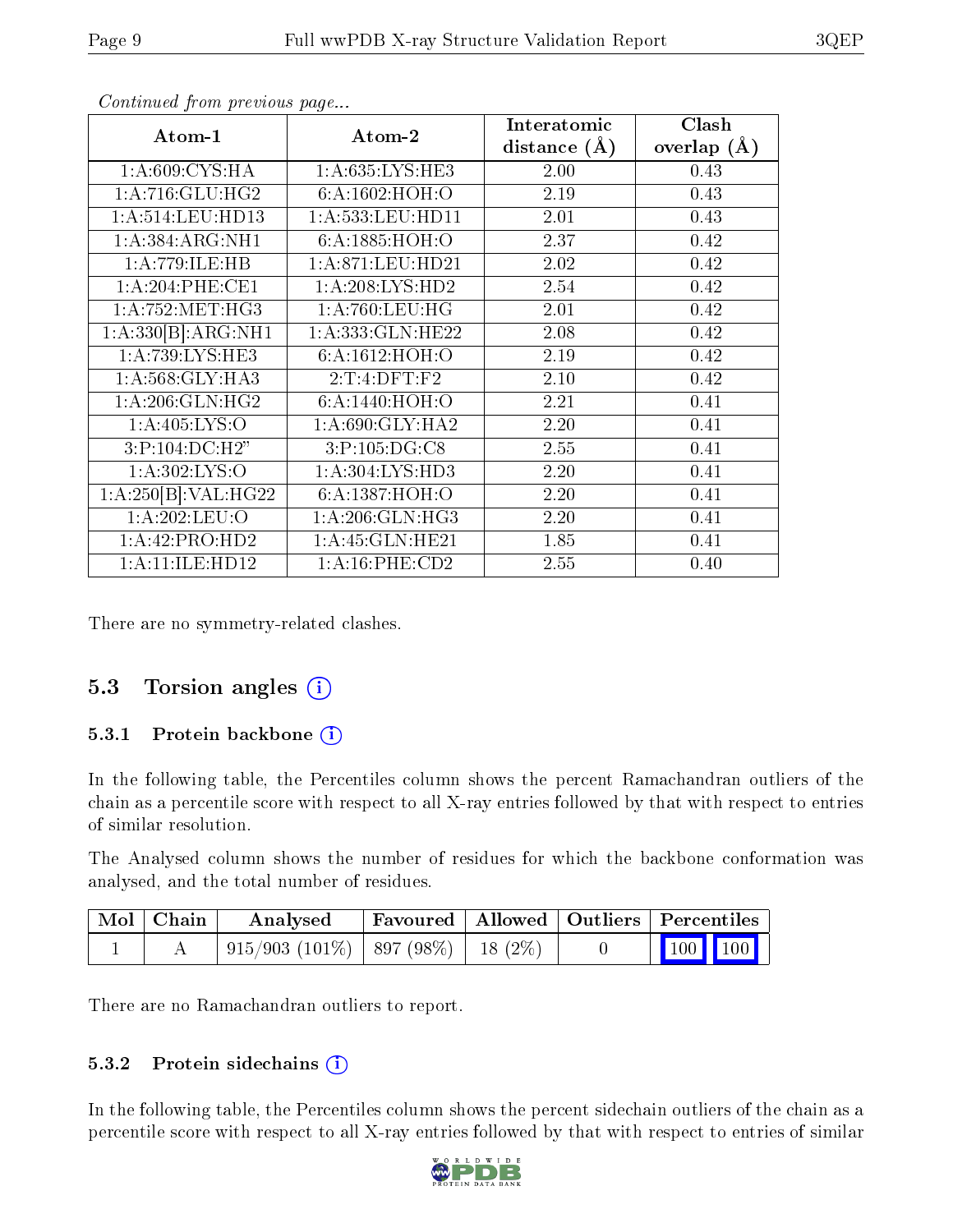resolution.

The Analysed column shows the number of residues for which the sidechain conformation was analysed, and the total number of residues.

| $\mathrm{Mol}\mid\mathrm{Chain}$ | Analysed                                  |  | Rotameric   Outliers   Percentiles |  |
|----------------------------------|-------------------------------------------|--|------------------------------------|--|
|                                  | $811/797 (102\%)$   793 (98\%)   18 (2\%) |  | /52'<br>39                         |  |

All (18) residues with a non-rotameric sidechain are listed below:

| Mol            | Chain              | Res                 | Type                 |
|----------------|--------------------|---------------------|----------------------|
| $\overline{1}$ | А                  | 61                  | <b>LEU</b>           |
| $\overline{1}$ | $\overline{A}$     | 66                  | $\rm{ARG}$           |
| $\overline{1}$ | $\overline{A}$     | 102                 | <b>LYS</b>           |
| $\overline{1}$ | $\overline{\rm A}$ | 197                 | LEU                  |
| $\overline{1}$ | $\overline{\rm A}$ | 206                 | <b>GLN</b>           |
| $\overline{1}$ | $\overline{\rm A}$ | $\overline{295[A]}$ | $\operatorname{GLU}$ |
| $\mathbf{1}$   | $\overline{\rm A}$ | $\overline{295 B }$ | $\operatorname{GLU}$ |
| $\mathbf{1}$   | $\overline{\rm A}$ | 304                 | <b>LYS</b>           |
| $\mathbf 1$    | $\overline{A}$     | 309                 | ILE                  |
| $\mathbf{1}$   | $\overline{\rm A}$ | 376                 | GLN                  |
| $\mathbf{1}$   | $\overline{\rm A}$ | 411                 | ASP                  |
| $\mathbf 1$    | $\overline{\rm A}$ | 636                 | <b>VAL</b>           |
| $\mathbf 1$    | $\overline{\rm A}$ | 693                 | LEU                  |
| $\mathbf{1}$   | $\overline{\rm A}$ | 760                 | LEU                  |
| $\mathbf{1}$   | $\overline{\rm A}$ | 835                 | LEU                  |
| $\mathbf{1}$   | $\overline{\rm A}$ | 889[A]              | LEU                  |
| $\mathbf{1}$   | $\overline{\rm A}$ | $\overline{8}89[B]$ | LEU                  |
| $\overline{1}$ | А                  | 898                 | PHE                  |

Some sidechains can be flipped to improve hydrogen bonding and reduce clashes. All (12) such sidechains are listed below:

| Mol          | Chain          | Res | Type       |
|--------------|----------------|-----|------------|
| $\mathbf{1}$ | А              | 45  | GLN        |
| $\mathbf{1}$ | A              | 128 | <b>GLN</b> |
| 1            | А              | 131 | <b>HIS</b> |
| 1            | $\overline{A}$ | 203 | <b>ASN</b> |
| 1            | А              | 333 | <b>GLN</b> |
| 1            | A              | 339 | <b>GLN</b> |
| 1            | А              | 354 | <b>GLN</b> |
| $\mathbf{1}$ | А              | 389 | <b>GLN</b> |
| 1            | А              | 504 | HIS        |
| 1            | A              | 539 | <b>ASN</b> |
|              | А              | 761 | GLN        |

Continued on next page...

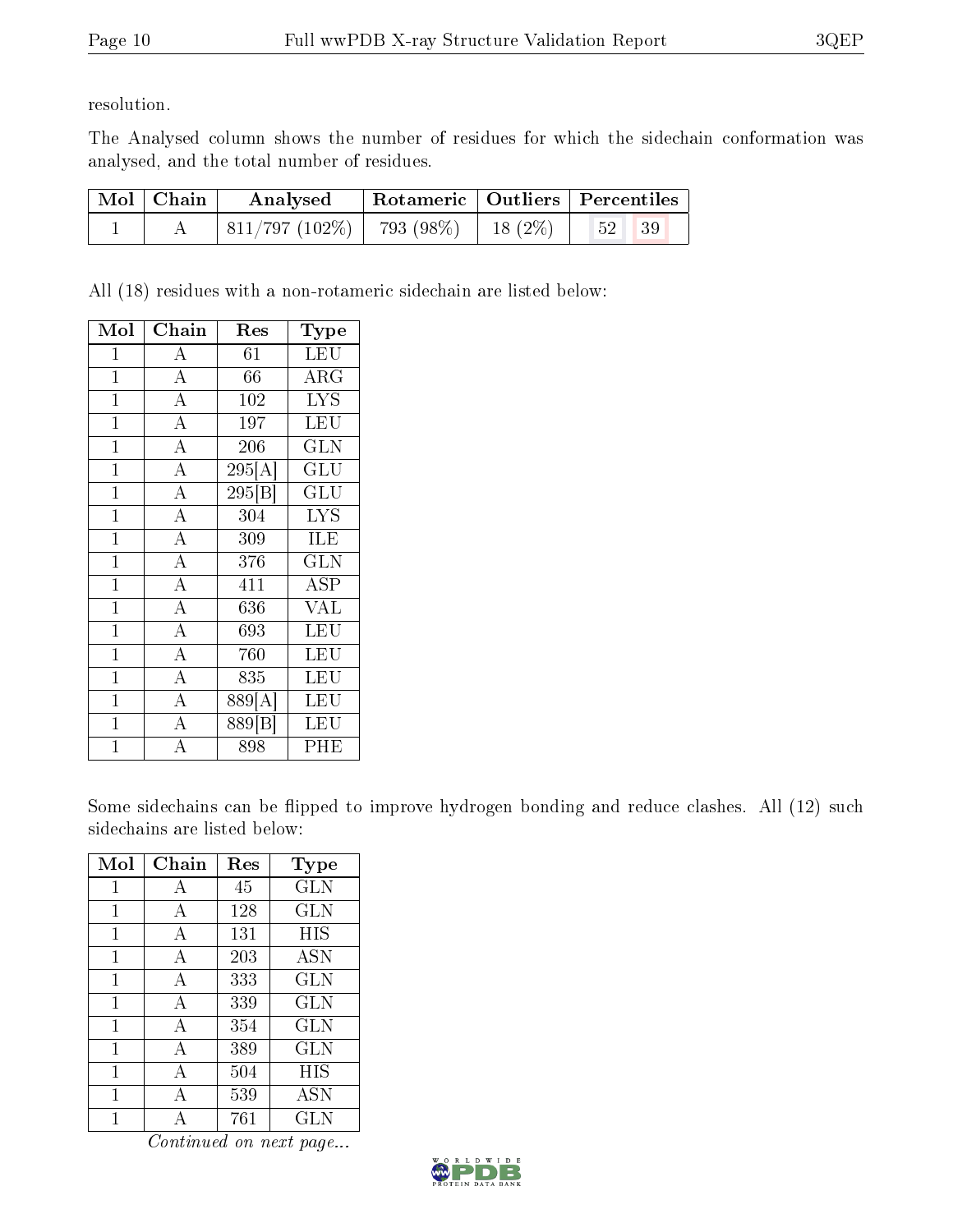Continued from previous page...

| Mol | Chain | $\pm$ Res $\pm$ | type |
|-----|-------|-----------------|------|
|     |       |                 |      |

#### $5.3.3$  RNA  $(i)$

There are no RNA molecules in this entry.

### 5.4 Non-standard residues in protein, DNA, RNA chains (i)

2 non-standard protein/DNA/RNA residues are modelled in this entry.

In the following table, the Counts columns list the number of bonds (or angles) for which Mogul statistics could be retrieved, the number of bonds (or angles) that are observed in the model and the number of bonds (or angles) that are defined in the Chemical Component Dictionary. The Link column lists molecule types, if any, to which the group is linked. The Z score for a bond length (or angle) is the number of standard deviations the observed value is removed from the expected value. A bond length (or angle) with  $|Z| > 2$  is considered an outlier worth inspection. RMSZ is the root-mean-square of all Z scores of the bond lengths (or angles).

| Mol |      | $\mid$ Chain $\mid$ Res $\mid$ |     | ${\rm Link}$ |            | Bond lengths |             |          | Bond angles |           |
|-----|------|--------------------------------|-----|--------------|------------|--------------|-------------|----------|-------------|-----------|
|     | Type |                                |     |              | Counts     | RMSZ         | # $ Z  > 2$ | Counts   | RMSZ        | $\# Z >2$ |
|     | DFT  | ╓                              |     |              | 18,21,22   | 2.97         | 4(22%)      | 26,30,33 | 2.06        | (23%)     |
|     | DOC  |                                | 115 | 29           | 14, 19, 20 | 0.82         |             | 13,26,29 | 2.12        | (15%)     |

In the following table, the Chirals column lists the number of chiral outliers, the number of chiral centers analysed, the number of these observed in the model and the number defined in the Chemical Component Dictionary. Similar counts are reported in the Torsion and Rings columns. '-' means no outliers of that kind were identified.

| Mol | $\Gamma$ ype |     |     | $\mid$ Chain $\mid$ Res $\mid$ Link $\mid$ Chirals $\mid$ Torsions $\mid$ | Rings |
|-----|--------------|-----|-----|---------------------------------------------------------------------------|-------|
|     | DE'I         |     |     | $0/7/21/22$   $0/2/2/2$                                                   |       |
|     | DOC          | 115 | 3,2 | $0/4/18/19$   $0/2/2/2$                                                   |       |

All (4) bond length outliers are listed below:

| Mol | Chain | $+$ Res $+$ | <b>Type</b> | $_+$ Atoms $_+$ |         | $\Box$ Observed(A) | Ideal(A) |
|-----|-------|-------------|-------------|-----------------|---------|--------------------|----------|
|     |       |             | DFT         | $C5-C4$         | 9.54    | 1.49               | 137      |
|     |       |             | DET         | $C1-C2$         | 5.95    | 1.49               | $1.38\,$ |
|     |       |             | DET         | $C3-C2$         | $-3.89$ | $1.30\,$           | 1.37     |
|     |       |             |             | C3-C4           | $-3.83$ |                    | $+27$    |

All (8) bond angle outliers are listed below:

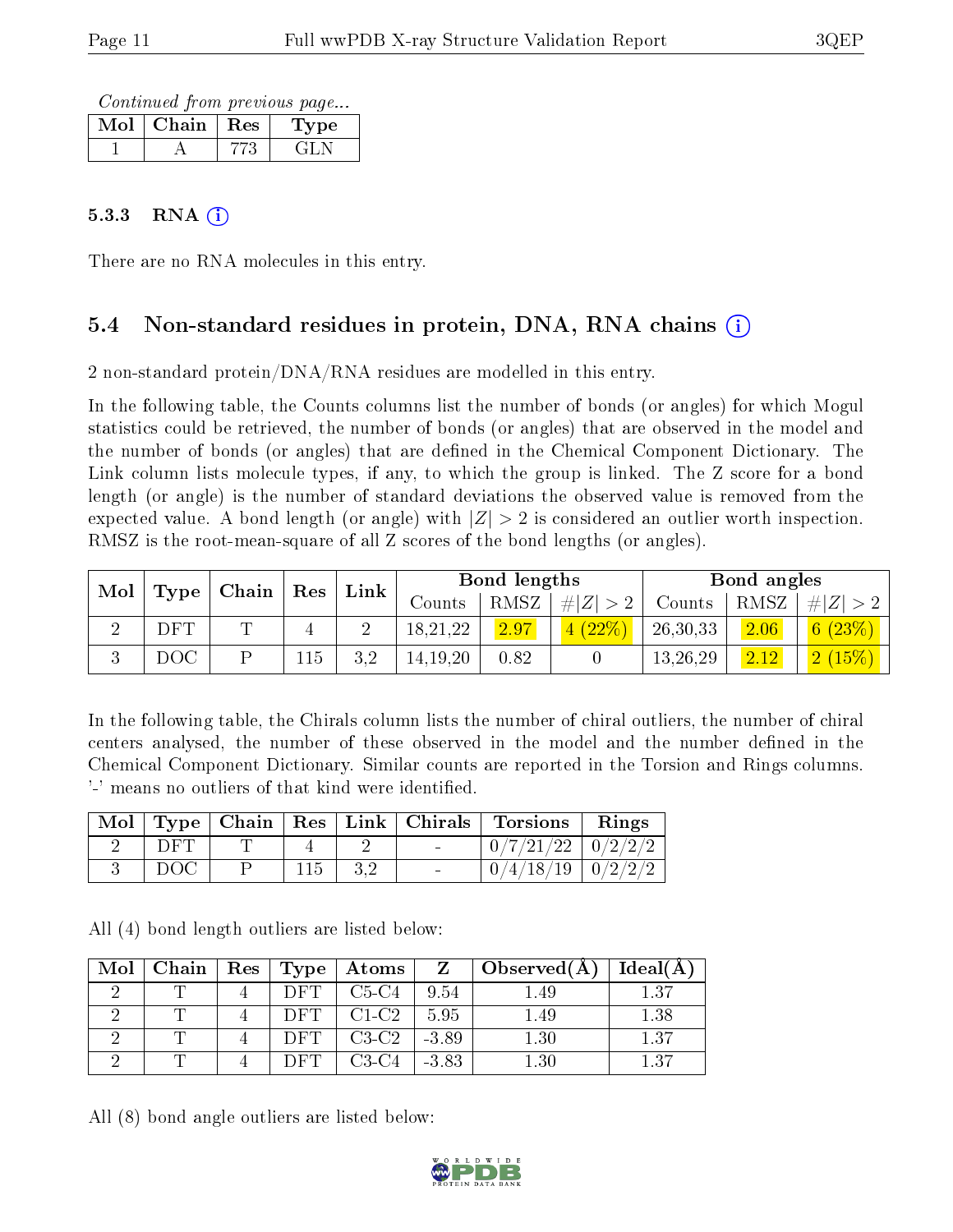| Mol            | Chain | Res            | Type       | Atoms                                    | Z       | Observed $(^\circ)$ | $\text{Ideal}({}^o)$ |
|----------------|-------|----------------|------------|------------------------------------------|---------|---------------------|----------------------|
| 2              | Т     | 4              | <b>DFT</b> | $C3-C4-C5$                               | $-6.10$ | 120.49              | 124.39               |
| 3              | Ρ     | 115            | DOC        | $C4'$ - $O4'$ - $C1'$                    | $-5.50$ | 104.62              | 109.81               |
| 2              | Т     | $\overline{4}$ | <b>DFT</b> | $C6-C5-C4$                               | 4.98    | 119.23              | 116.06               |
| 3              | Ρ     | 115            | DOC        | $C2-N3-C4$                               | 3.82    | 120.21              | 116.34               |
| 2              | T     | 4              | <b>DFT</b> | $C2$ <sup>-</sup> $C1$ <sup>-</sup> $C1$ | $-3.81$ | 109.27              | 114.72               |
| $\overline{2}$ | T     | $\overline{4}$ | <b>DFT</b> | $C4-C3-C2$                               | 2.65    | 121.79              | 117.10               |
| $\overline{2}$ | Т     | $\overline{4}$ | <b>DFT</b> | $O4'$ -C1'-C1                            | 2.63    | 112.39              | 109.74               |
| 2              | Τ     | $\overline{4}$ | <b>DFT</b> | $C5-C6-C1$                               | $-2.10$ | 118.37              | 121.42               |

There are no chirality outliers.

There are no torsion outliers.

There are no ring outliers.

1 monomer is involved in 1 short contact:

|  |  | Mol   Chain   Res   Type   Clashes   Symm-Clashes |
|--|--|---------------------------------------------------|
|  |  |                                                   |

#### 5.5 Carbohydrates (i)

There are no carbohydrates in this entry.

#### 5.6 Ligand geometry (i)

Of 8 ligands modelled in this entry, 7 are monoatomic - leaving 1 for Mogul analysis.

In the following table, the Counts columns list the number of bonds (or angles) for which Mogul statistics could be retrieved, the number of bonds (or angles) that are observed in the model and the number of bonds (or angles) that are dened in the Chemical Component Dictionary. The Link column lists molecule types, if any, to which the group is linked. The Z score for a bond length (or angle) is the number of standard deviations the observed value is removed from the expected value. A bond length (or angle) with  $|Z| > 2$  is considered an outlier worth inspection. RMSZ is the root-mean-square of all Z scores of the bond lengths (or angles).

| $\bf{Mol}$<br>$\mid$ Type $\mid$ Chain $\mid$ Res $\mid$ |     | $^+$ Link |  | Bond lengths                       |      | Bond angles |               |      |           |
|----------------------------------------------------------|-----|-----------|--|------------------------------------|------|-------------|---------------|------|-----------|
|                                                          |     |           |  | $\frac{1}{2}$ Counts $\frac{1}{2}$ | RMSZ | #Z  > 2     | Counts   RMSZ |      | $\# Z $   |
|                                                          | TTD | 904       |  | 23,30,30                           | 1.03 | $1(4\%)$    | 29,47,47      | 1.56 | $3(10\%)$ |

In the following table, the Chirals column lists the number of chiral outliers, the number of chiral centers analysed, the number of these observed in the model and the number defined in the Chemical Component Dictionary. Similar counts are reported in the Torsion and Rings columns. '-' means no outliers of that kind were identified.

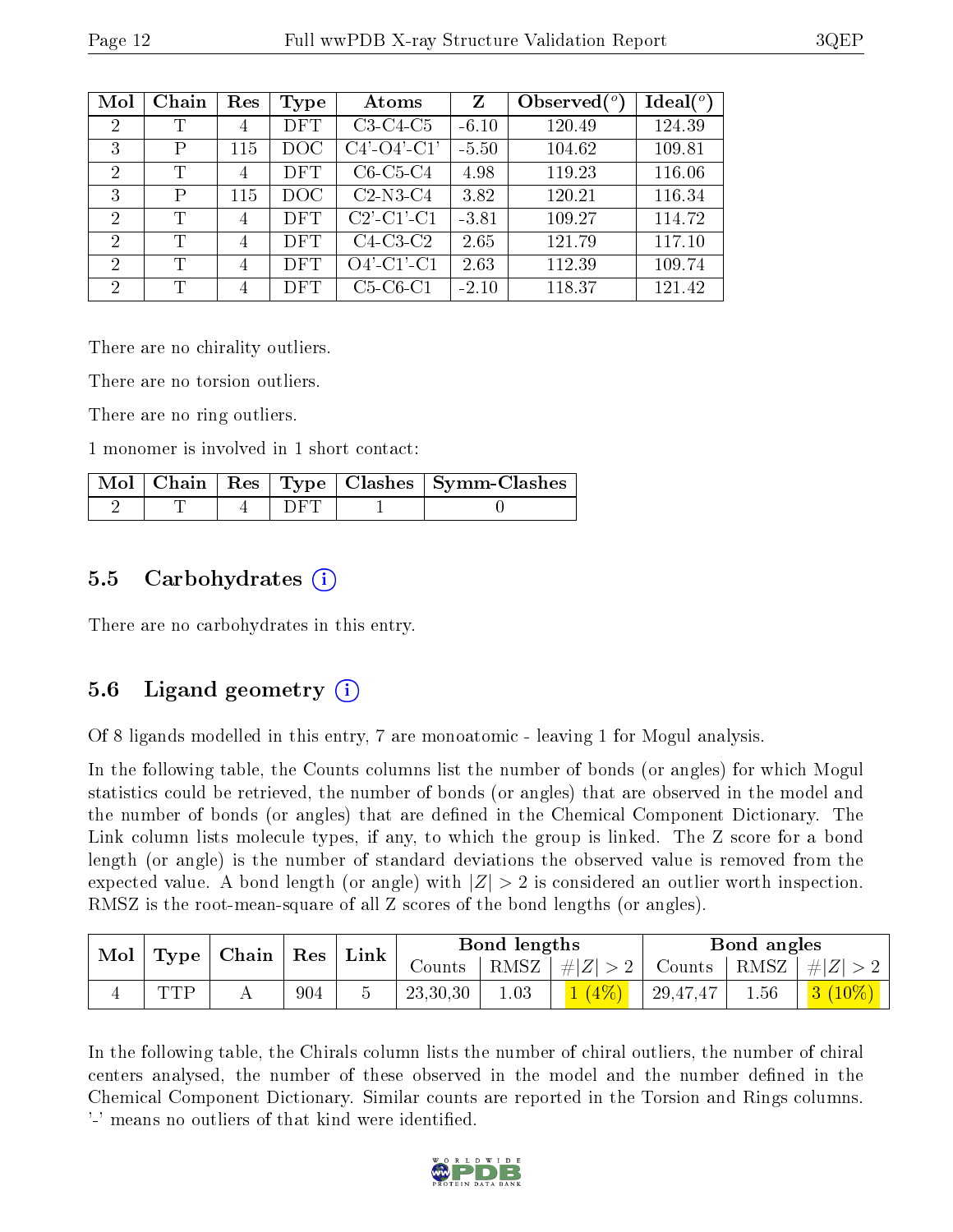|            |      |  | Mol   Type   Chain   Res   Link   Chirals   Torsions   Rings |  |
|------------|------|--|--------------------------------------------------------------|--|
| <b>TTP</b> | -904 |  | $1/19/34/34$ $0/2/2/2$                                       |  |

All (1) bond length outliers are listed below:

|  |  |                            | $\boxed{\text{ Mol }   \text{ Chain }   \text{ Res }   \text{ Type }   \text{ Atoms }   \text{ Z }   \text{ Observed}(\AA)  \text{ Ideal}(\AA)  }$ |       |
|--|--|----------------------------|----------------------------------------------------------------------------------------------------------------------------------------------------|-------|
|  |  | $A = 904$ TTP $C4-C5$ 3.77 | $1.49\,$                                                                                                                                           | - 141 |

All (3) bond angle outliers are listed below:

| Mol | Chain | $\operatorname{Res}$ | Type     | Atoms                |         | Observed $(°)$ | $\text{Ideal}({}^o)$ |
|-----|-------|----------------------|----------|----------------------|---------|----------------|----------------------|
|     |       | 904                  | TTP      | $C4-N3-C2$           | 7.08    | 121 12         | 115 14               |
|     |       | 904                  | TTP      | $C2'$ - $C1'$ - $N1$ | $-2.43$ | 108.67         | 114.27               |
|     |       | 904                  | _ ידוי ⊑ | $C5-C6-N1$           | $-2.03$ | 120.01         | 199 19               |

There are no chirality outliers.

All (4) torsion outliers are listed below:

| Mol | Chain | Res | Type  | Atoms                 |
|-----|-------|-----|-------|-----------------------|
|     |       | 904 | TTP   | PB-03B-PG-01G         |
|     |       | 904 | TTP   | $PA$ $O3A$ $PR$ $O2B$ |
|     |       | 904 | TTP   | PB-O3B-PG-O2G         |
|     |       | 904 | יו TP | PB-O3B-PG-O3G         |

There are no ring outliers.

No monomer is involved in short contacts.

The following is a two-dimensional graphical depiction of Mogul quality analysis of bond lengths, bond angles, torsion angles, and ring geometry for all instances of the Ligand of Interest. In addition, ligands with molecular weight > 250 and outliers as shown on the validation Tables will also be included. For torsion angles, if less then 5% of the Mogul distribution of torsion angles is within 10 degrees of the torsion angle in question, then that torsion angle is considered an outlier. Any bond that is central to one or more torsion angles identified as an outlier by Mogul will be highlighted in the graph. For rings, the root-mean-square deviation (RMSD) between the ring in question and similar rings identified by Mogul is calculated over all ring torsion angles. If the average RMSD is greater than 60 degrees and the minimal RMSD between the ring in question and any Mogul-identified rings is also greater than 60 degrees, then that ring is considered an outlier. The outliers are highlighted in purple. The color gray indicates Mogul did not find sufficient equivalents in the CSD to analyse the geometry.

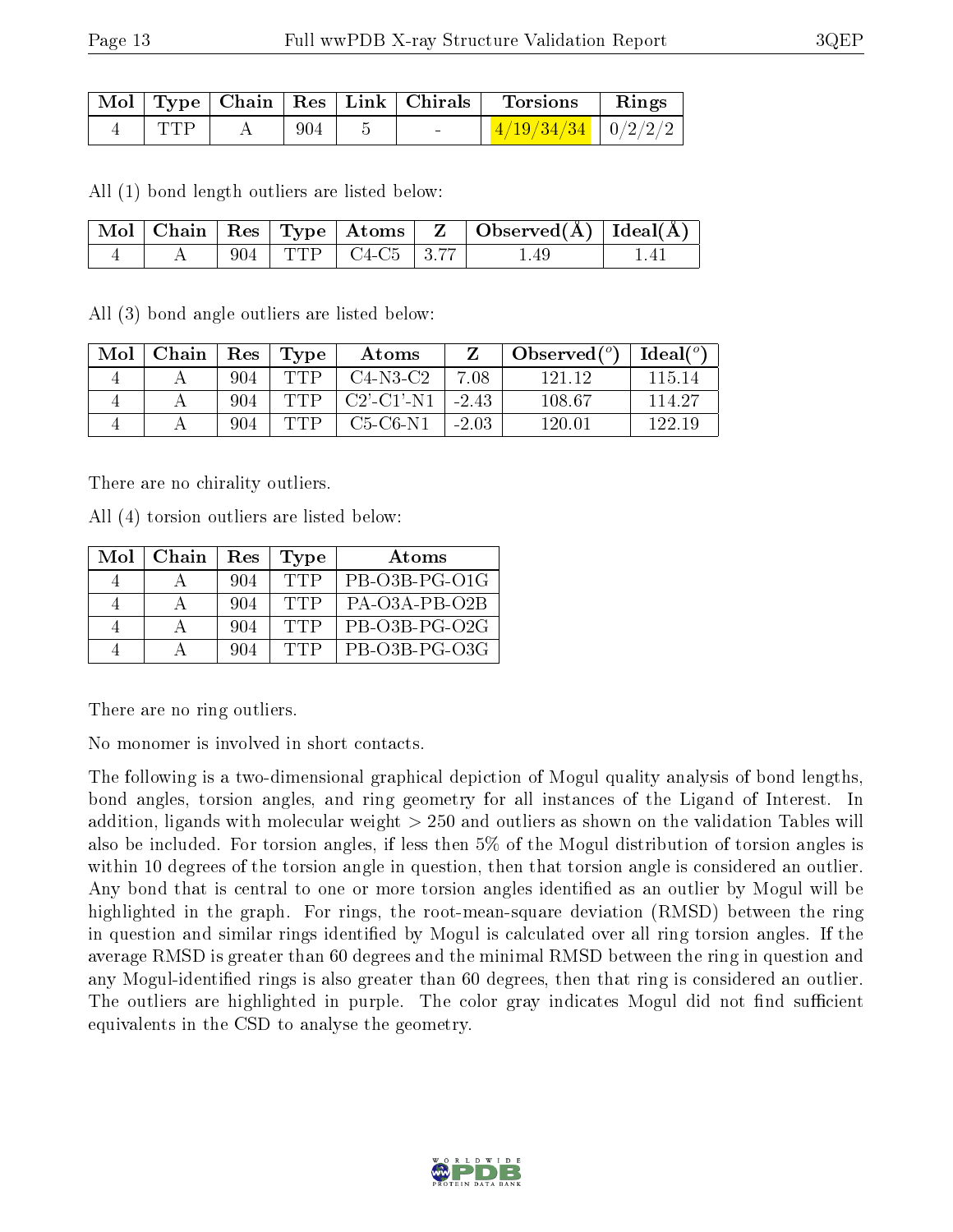

## 5.7 [O](https://www.wwpdb.org/validation/2017/XrayValidationReportHelp#nonstandard_residues_and_ligands)ther polymers (i)

There are no such residues in this entry.

## 5.8 Polymer linkage issues (i)

There are no chain breaks in this entry.

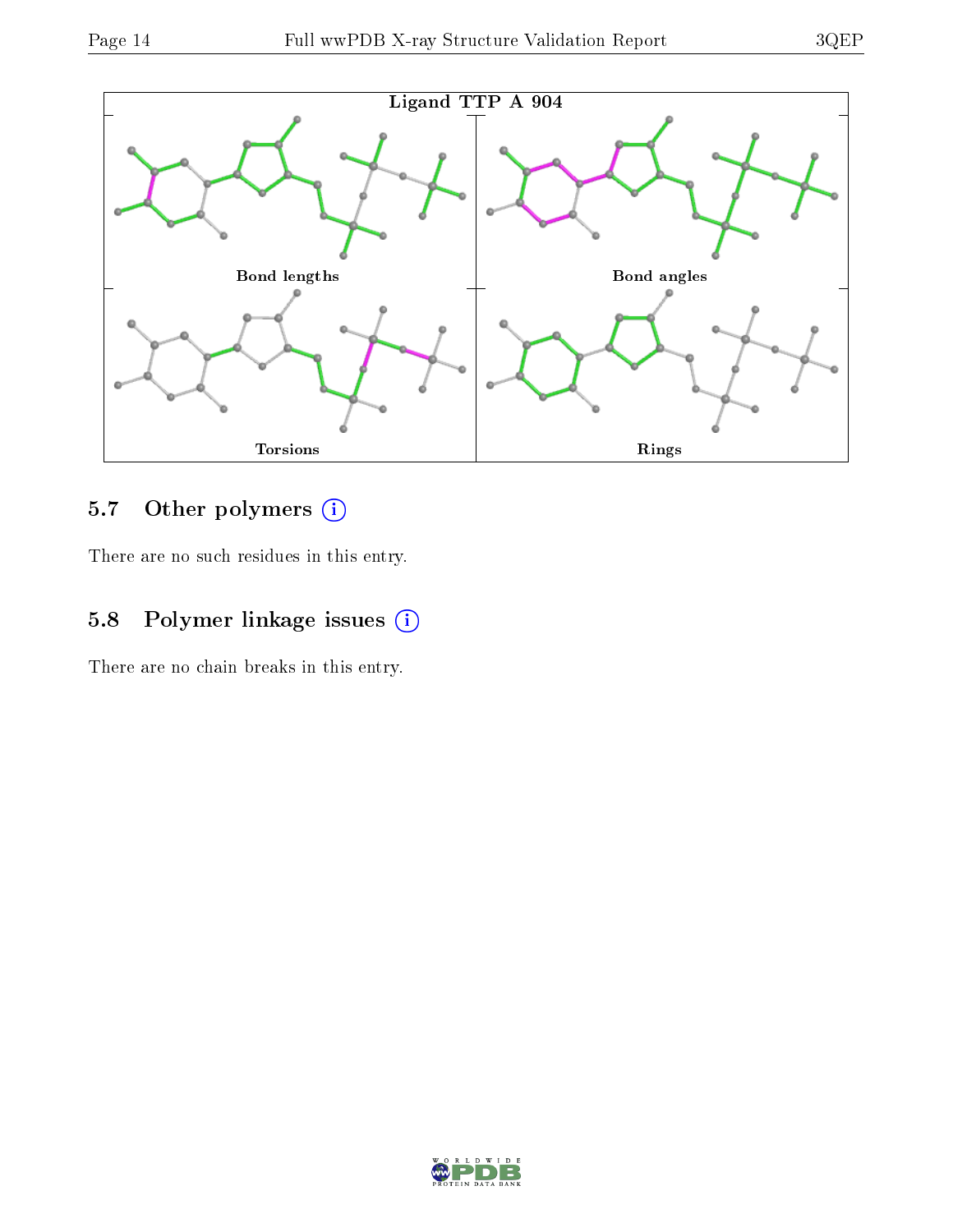# 6 Fit of model and data  $\left( \frac{1}{2} \right)$

### 6.1 Protein, DNA and RNA chains (i)

In the following table, the column labelled  $#RSRZ>2'$  contains the number (and percentage) of RSRZ outliers, followed by percent RSRZ outliers for the chain as percentile scores relative to all X-ray entries and entries of similar resolution. The OWAB column contains the minimum, median,  $95<sup>th</sup>$  percentile and maximum values of the occupancy-weighted average B-factor per residue. The column labelled ' $Q< 0.9$ ' lists the number of (and percentage) of residues with an average occupancy less than 0.9.

| Mol | Chain | Analysed       | ${ <\hspace{-1.5pt}{\mathrm{RSRZ}} \hspace{-1.5pt}>}$ | $\rm \#RSRZ{>}2$                 | $OWAB(A^2)$   | $\rm Q\textcolor{black}{<}0.9$ |
|-----|-------|----------------|-------------------------------------------------------|----------------------------------|---------------|--------------------------------|
|     |       | 901/903(99%)   | $-0.07$                                               | $16(1\%)$<br>68<br>64            | 5, 10, 24, 48 |                                |
| 2   | Τ     | $17/18$ (94\%) | $-0.64$                                               | $\blacksquare$ 100<br>$0$   100  | 2, 10, 19, 23 |                                |
| 3   |       | $12/13$ (92%)  | $-0.10$                                               | $\vert$ 100 $\vert$<br>$0$   100 | 5, 17, 36, 39 |                                |
| All | All   | 930/934(99%)   | $-0.08$                                               | $16(1\%)$<br>70<br>66            | 2, 10, 25, 48 |                                |

All (16) RSRZ outliers are listed below:

| Mol          | Chain              | Res | Type                 | $_{\rm RSRZ}$ |
|--------------|--------------------|-----|----------------------|---------------|
| $\mathbf 1$  | А                  | 819 | ILE                  | 5.7           |
| $\mathbf 1$  | A                  | 817 | $\rm GLY$            | 5.2           |
| $\mathbf{1}$ | A                  | 46  | ALA                  | 5.1           |
| $\mathbf{1}$ | $\bf{A}$           | 256 | MET                  | 4.3           |
| $\mathbf{1}$ | $\bf{A}$           | 257 | <b>TYR</b>           | 3.6           |
| $\mathbf{1}$ | $\overline{\rm A}$ | 897 | LEU                  | 3.6           |
| $\mathbf{1}$ | A                  | 612 | $\operatorname{GLU}$ | 3.3           |
| $\mathbf{1}$ | A                  | 43  | $\operatorname{GLU}$ | 3.1           |
| $\mathbf 1$  | $\overline{\rm A}$ | 901 | PHE                  | 3.1           |
| $\mathbf{1}$ | $\bf{A}$           | 610 | <b>GLY</b>           | 3.1           |
| $\mathbf 1$  | $\overline{\rm A}$ | 857 | LEU                  | 2.7           |
| $\mathbf{1}$ | $\boldsymbol{A}$   | 44  | SER                  | 2.7           |
| $\mathbf 1$  | $\boldsymbol{A}$   | 816 | <b>LYS</b>           | 2.6           |
| $\mathbf{1}$ | $\boldsymbol{A}$   | 900 | MET                  | 2.6           |
| $\mathbf 1$  | $\overline{A}$     | 820 | <b>ASP</b>           | 2.4           |
| 1            | А                  | 45  | GLN                  | 2.3           |

### 6.2 Non-standard residues in protein, DNA, RNA chains  $(i)$

In the following table, the Atoms column lists the number of modelled atoms in the group and the number defined in the chemical component dictionary. The B-factors column lists the minimum, median,  $95<sup>th</sup>$  percentile and maximum values of B factors of atoms in the group. The column

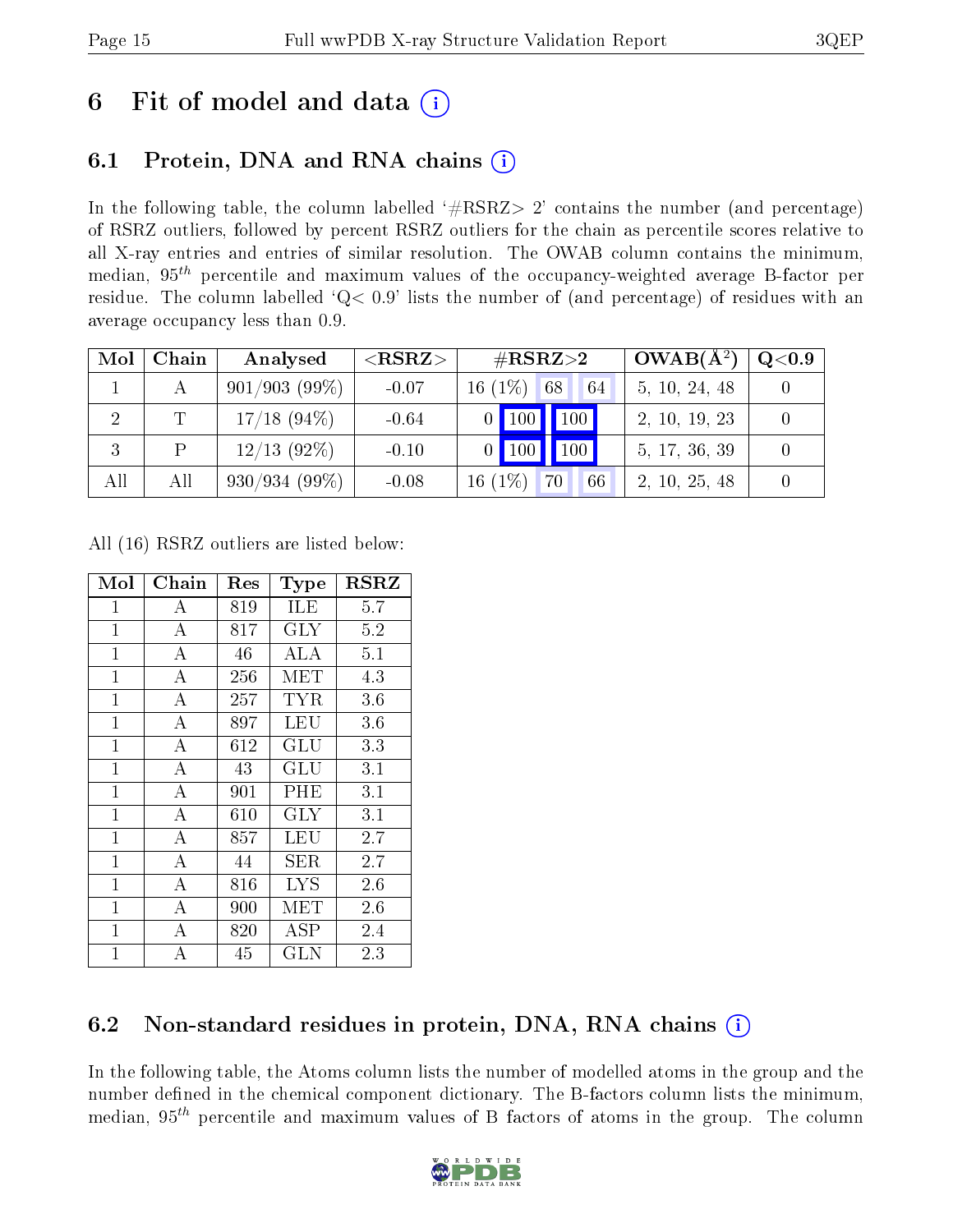| Mol |     |  |       |      |      | Type   Chain   Res   Atoms   RSCC   RSR   B-factors $(\AA^2)$   Q<0.9 |  |
|-----|-----|--|-------|------|------|-----------------------------------------------------------------------|--|
|     | DET |  | 20/21 | 0.95 | 0.10 |                                                                       |  |
|     | DOC |  | 18/19 | 0.97 | 0.10 | 2.4.13.14                                                             |  |

labelled  $Q< 0.9$  lists the number of atoms with occupancy less than 0.9.

#### 6.3 Carbohydrates  $(i)$

There are no carbohydrates in this entry.

#### 6.4 Ligands  $(i)$

In the following table, the Atoms column lists the number of modelled atoms in the group and the number defined in the chemical component dictionary. The B-factors column lists the minimum, median,  $95<sup>th</sup>$  percentile and maximum values of B factors of atoms in the group. The column labelled  $Q < 0.9$ ' lists the number of atoms with occupancy less than 0.9.

| Mol | Type | Chain | Res | Atoms | <b>RSCC</b> | <b>RSR</b> | B-factors $\overline{(\mathbf{A}^2)}$ | Q <sub>0.9</sub> |
|-----|------|-------|-----|-------|-------------|------------|---------------------------------------|------------------|
| 5   | CА   | А     | 909 | 1/1   | 0.85        | 0.12       | 83, 83, 83, 83                        |                  |
| 5   | CA   | А     | 910 | 1/1   | 0.89        | 0.14       | 53, 53, 53, 53                        |                  |
| 5   | CA   | D     | 5   | 1/1   | 0.92        | 0.09       | 57, 57, 57, 57                        |                  |
| 4   | TTP  |       | 904 | 29/29 | 0.97        | 0.19       | 12, 15, 18, 19                        |                  |
| 5   | CA   | А     | 908 | 1/1   | 0.97        | 0.06       | 38, 38, 38, 38                        |                  |
| 5   | CA   | А     | 907 | 1/1   | 0.97        | 0.14       | 31,31,31,31                           |                  |
| 5   | CA   | А     | 906 | 1/1   | 0.98        | 0.09       | 42, 42, 42, 42                        |                  |
| 5   | СA   |       | 905 | /1    | 0.99        | 0.18       | 17, 17, 17, 17                        |                  |

The following is a graphical depiction of the model fit to experimental electron density of all instances of the Ligand of Interest. In addition, ligands with molecular weight > 250 and outliers as shown on the geometry validation Tables will also be included. Each fit is shown from different orientation to approximate a three-dimensional view.